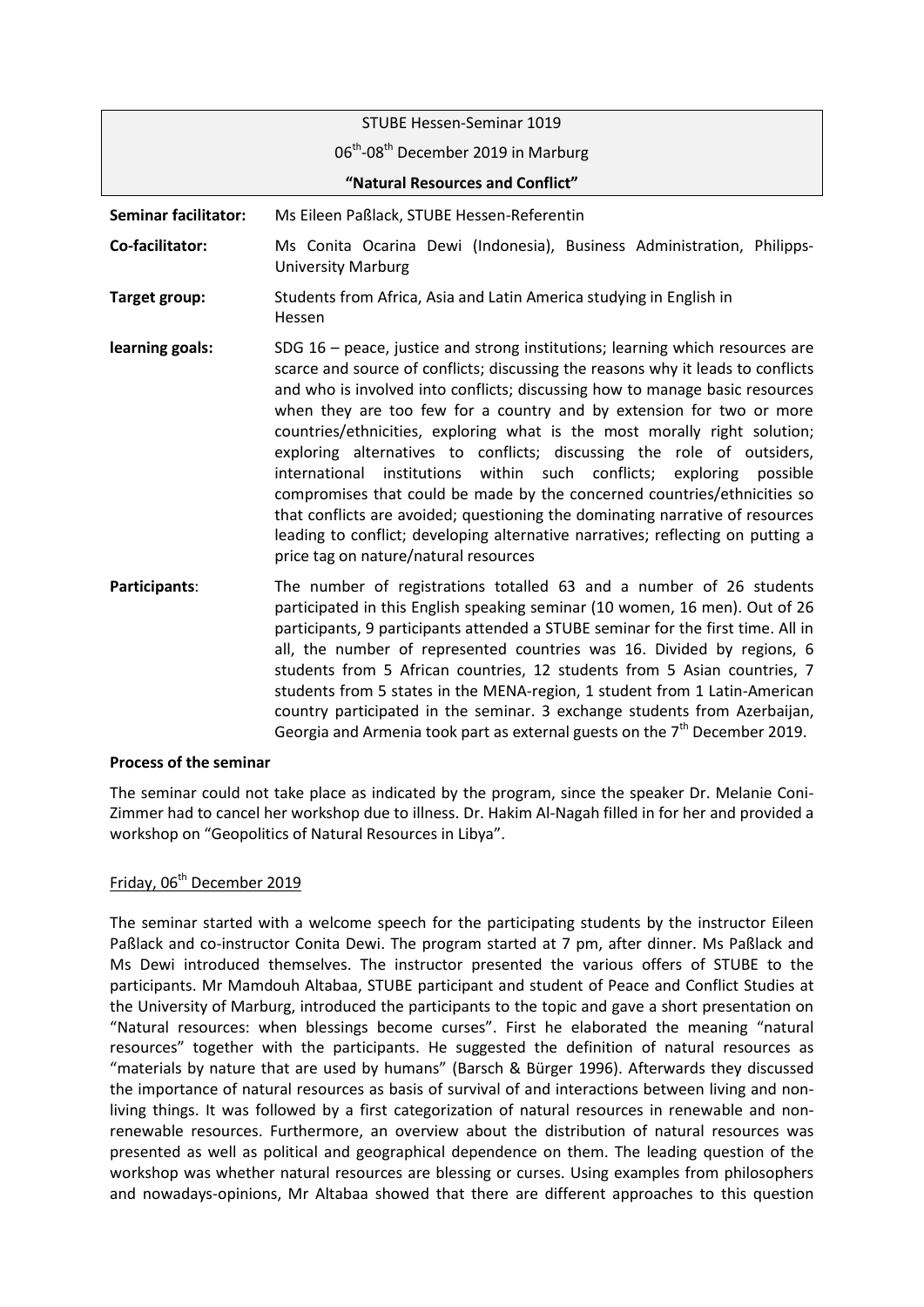(depending on the point of view) and asked the students about their view on this topic. They talked about controlled territories, conflicts and corruption, the economic problems in poor countries and the fact, that natural resources should be shared in a better way. Mr. Altabaa explained the example of Dubai and drew attention to disparities between the richness of natural resources and the simultaneous poverty of these countries. It often is a historical and political problem, mostly caused by colonialism. The workshop was concluded by the statement, that the human being is the biggest problem and the main question is how to manage people. During the presentation, a student started a discussion about the question, whether human count as a natural resource. After the presentation the participants and the co-instructor developed different rules that need to be followed during the seminar, like respect, punctuality, no side-talking. The co-instructor then assigned duties like taking pictures to some participants who volunteered. Afterwards Ms Dewi introduced the participants to some games to get to know each other.

# Saturday, 07<sup>th</sup> December 2019

Before the first workshop, the co-instructor started with a small energizer. Afterwards, the speaker, Ms Dorothea Hamilton from the Department of Geography (Section Human Geography and Development) at Justus Liebig University Giessen, was introduced. She led through the workshop "Do natural resources hinder peace?" First, she started with the method brainstorming. The participants had to arrange themselves in the seminar room according to the availability of natural resources of their countries of origin. Then, every student had to write down three natural resources available in their countries. The result was a large and diverse Mind Map, which was clustered by renewable, non-renewable and geoecological natural resources. The participants learned about the interaction between resources, conflict and development, about the human perspective to take nature as source of economic benefit and the fact that taking a resource often is connected with destruction of other resources. The main part contained different actors, who are involved in natural resource issues. Main questions were:

- Who or what are resources important for?
- Who are the main actors involved in access to natural resources?
- Which are types of resource conflicts?
- Does gold makes you rich?

Regarding the second question, the participants learned that there are many different actors interested in natural resources, which can be clustered into international, national, regional and local actors. Mostly, conflicts are caused by different intentions of two or more actors. Ms Hamilton asked the students to share examples and experiences of their countries of origin. That caused a lively discussion. The speaker used the fourth question to talk about different narratives and the concept of geodeterminism (dependence of the point of view regarding a topic). The main question was why gold is removed in poor countries connected with corruption, illegality and negative consequences, while there is also a stock of gold in Germany which nobody tries to remove. There are also narratives leading to the view that natural resources can lead to cooperation and environmental peace building. Ms Hamilton asked the participants to read texts written by different authors who have various views on natural resources. The students had to read the texts, think about the author's position and missing information in these texts.

Mr Dr Hakim Al-Nagah conducted the second workshop on Saturday. He studied cultural sciences and international marketing at the University of Marburg and the University of Kassel, taught and researched at Libyan universities and worked as the director of the economic office of the German embassy in Tripoli. As a consultant and with GIZ, he works for a closer German-Libyan cooperation. In the first part of his workshop, he focused on the resources oil and gas. He gave a short introduction into the history of oil conflicts and explained that many actors tried to control the oil ("The one, who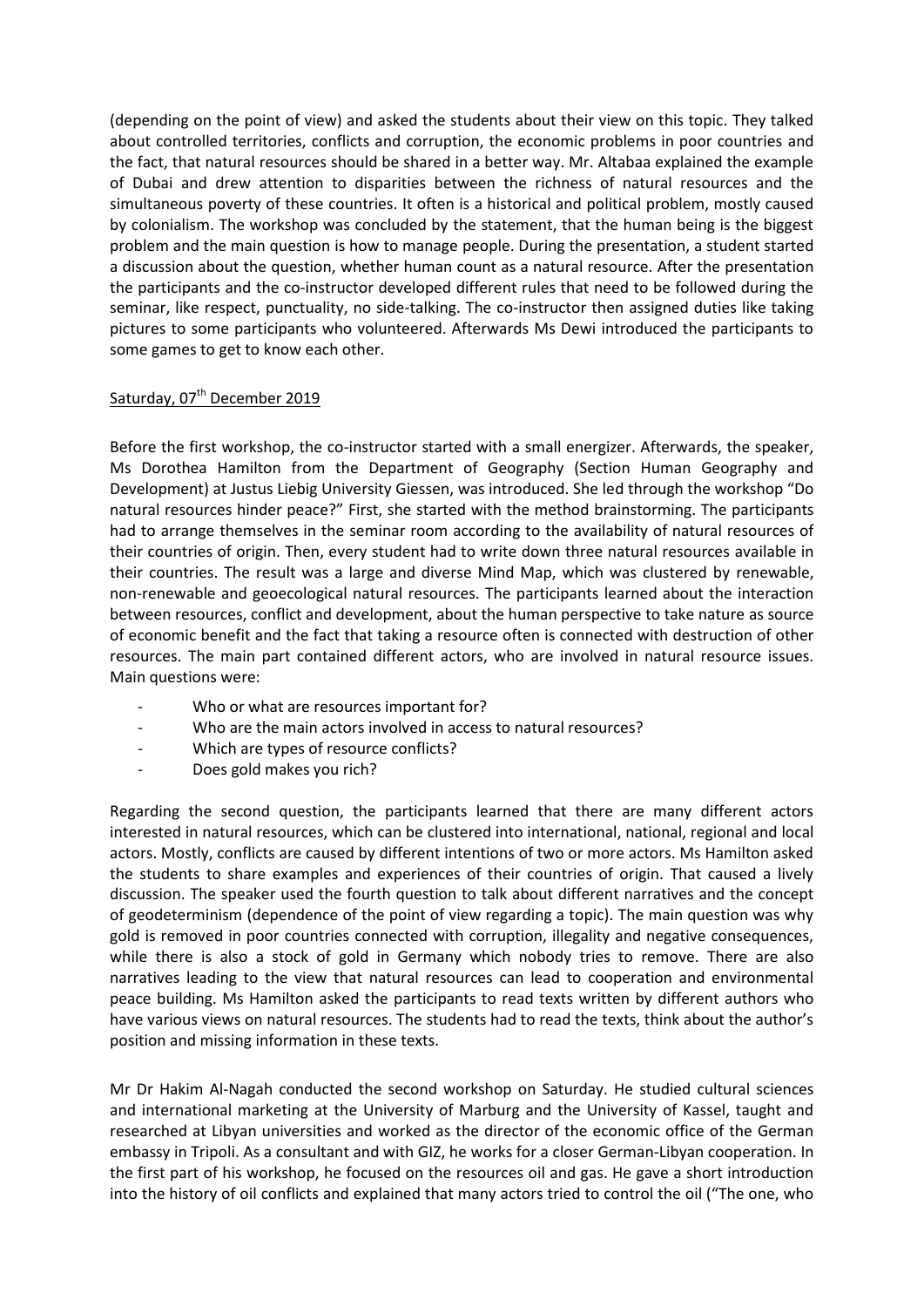controls the oil, controls the world"). This leads to several conflicts, wars and loss of many people. There are many conflicts caused by unfair revenue-distribution. In many countries which are rich of oil resources the community is divided into poor and rich, without the existence of a middle class. To explain the current situation, Mr Al-Nagah asked the participants to split into smaller groups while in every group should be a student from a country with oil or gas resources. This student informed the groups about the history and current conflicts caused by oil/gas. At the end the group got an overview about the different situations in Yemen, in Bangladesh, Vietnam, Nigeria, Syria and Egypt.

The second part emphasized the stakeholders of natural resources. Mostly, the government and big companies get the oil revenues without investing into local communities. The participants thought about the question, how to enable a fair sharing between international companies, the government and local communities and what kind of cooperation could come between these actors: Therefore transparency would be very important. The local communities should be part of contracts trying to bring people's interests into these contracts. Rebellion from local communities often goes along with violence. That's why a social protest using Social Media is recommended (then again in some countries are strict regulations regarding free expression in Social Media). Mr Nagah completed his workshop with a presentation of his current work for GIZ and KfW and focused on a GIZ-project about the socio-economic dialogue in Libya which tries to implement a dialogue to convince Libyan actors to talk about peaceful strategies. He talked about problems, difficulties and progresses in this project.

# Sunday, 08<sup>th</sup> December 2019

After breakfast and a short energizer, the workshop "Sustainable Use of Resources: General Insight and a Namibian Case Study" was held by Marco Nilgen, Doctoral Candidate and Research Assistant at the Chair of Sustainable Use of Natural Resources at University of Marburg. He introduced the participants into the Chair, his research group and the economic perspective on resources and commons. Then, he explained the definitions of commons and common-pool resources. Furthermore, he suggested the categorization of natural resources along the ownership status: private goods, public goods, club and toll goods and common-pool goods. There is no "pure" version of these categories. It depends on ownerships, history and the local community itself. Additionally, he gave a second possibility to cluster things regarding how people use to manage their goods: private property, state property, common property and open access. Based on four examples the students tried to assign the categories. Mostly, there were several discussion points due to the correct categories.

The second part of the workshop discussed the question "Do local communities can solve the tragedy of commons on their own?" using a small thought experiment. The students had to imagine a community with main revenue in fishing. Because everyone is fishing without limits, the resource is used up and the local community has to solve the problem. The groups suggested activities to regenerate the resource, its protection and several ideas of regulation the fishing habits after regeneration. In the end, Mr. Nilgen explained the theoretical points of collective ruling the natural resources as well as the critical voices regarding them. After explaining shortly his Namibian case study, he ended up with the discussion, why there is monetary value of natural resources and whether it is a good concept.

### **Used methods and evaluation of the seminar**

At the end of the last workshop, Ms Paßlack and Ms Dewi closed the seminar and asked the participants to fill in a short evaluation form. After that every participant had the chance to share their impression from the seminar. Following methods were used: different games to get to know each other, warming-up games, thought experiment, discussion and question rounds, teamwork in